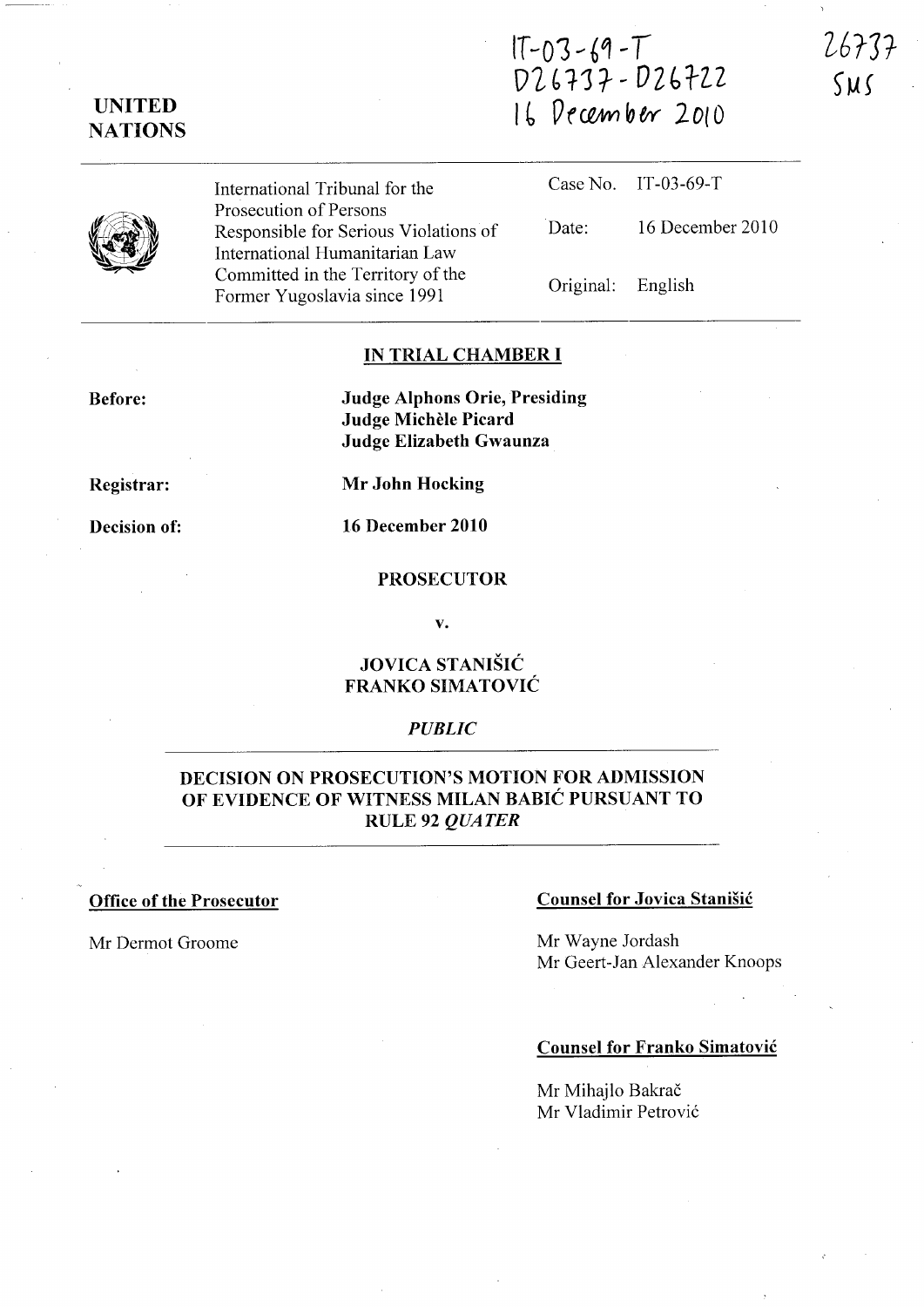# **I. PROCEDURAL HISTORY**

1. On 21 May 2007, the Prosecution filed a motion in which it seeks admission into evidence of certain portions of the transcript of the testimony of Milan Babi6 ("Babi6") in *Prosecutor* v. *Slobodan Milosevic ("Milosevic* case"), *Prosecutor* v. *Momcilo Krajisnik ("Krajisnik* case"), and *Prosecutor v. Milan Martić* ("*Martić* case"), as well as the associated exhibits thereto, pursuant to Rule 92 *quater* of the Tribunal's Rules of Procedure and Evidence ("Rules").<sup>1</sup>

2. On 29 May 2007, the Simatović Defence requested that the Chamber postpone the time limit for filing responses to the Motion and a number of other Prosecution motions for the admission of written evidence.<sup>2</sup> The Chamber partly granted this request on 1 June 2007 and allowed both the Stanišić Defence and the Simatović Defence to respond by 9 July 2007.<sup>3</sup>

3. On 9 July 2007, both the Stanisić and the Simatović Defence opposed the Motion.<sup>4</sup> The Prosecution sought leave to file a reply to the Stanisić Response and Simatović Response and filed its replies on 16 July 2007.<sup>5</sup> The Prosecution was granted leave to reply to the Simatović Defence and the Stanisić Defence on 16 September 2009 and 11 March 2010 respectively.<sup>6</sup>

4. On 3 August 2009, the Prosecution filed a corrigendum to the Motion<sup>7</sup> in which it withdrew 33 of the 271 exhibits originally sought for admission in the Motion, and added 58 additional exhibits to its request for admission.<sup>8</sup> It also submitted four DVDs containing audiovisuals of Babić's testimony (in the *Milošević* case, the *Krajišnik* case, and the *Martić* case).<sup>9</sup> Although no

9 Confidential Annex B to the Corrigendum.

 $\mathbf{I}$ Prosecution's Motion for Admission of the Evidence of Milan Babic Pursuant to Rule 92 *qualer,* with Confidential Annexes A through D, 21 May 2007 ("Motion").

 $\overline{2}$ Simatovic Defence Motion to Postpone Deadline for Filing Response on Prosecution Motions for Admission of Written Evidence Pursuant to Rule 92 *bis,* 92 *ler* and 92 *quater,* 29 May 2007, para. 12.

 $\overline{\mathbf{3}}$ Decision on Several Applications to Modify Terms of the Work Plan and Order Following a Rule 65 *ler*  Conference, 1 June 2007, para. 7.

 $\frac{1}{4}$ Stanisic Defence Response to Prosecution Motion for Admission of Evidence of Witness Milan Babic Pursuant to Rule 92 *quater,* 9 July 2009 ("Stanisic Response"); Simatovic Defence Response to Prosecution's Motion for Admission of the Evidence of Witness Milan Babic Pursuant to Rule 92 *quater,* 9 July 2007 ("Simatovic Response").

Prosecution Request for Leave to Reply and Reply to the Accused Stanisic Response's to the Prosecution's 5 Motions Pursuant to Rule 92 *quater,* 16 July 2007 ("Reply to Stanisic Response"); Prosecution Leave to Reply and Consolidated Reply to Simatovic's Responses to the Prosecution Motions for Admission of Evidence Pursuant to Rule 92 *qualer,* 16 July 2007 ("Reply to Simatovic Response").

See Decision on Prosecution's Motion for Admission of Evidence of Witnesses Unavailable Pursuant to Rule 92 6 *quater,* 16 September 2009; Decision on Prosecution Motion for Admission of Evidence of Witness B-179 Pursuant to Rule 92 *quater,* 11 March 2010 ("Witness B-179 Decision").

Corrigendum to Prosecution Motion for Admission of the Evidence of Milan Babic Pursuant to Rule 92 *qualer,*   $\overline{7}$ with Confidential Annexes, 3 August 2009 ("Corrigendum").

 $\bf 8$ These numbers, as provided in the Corrigendum, would add up to 296 proposed exhibits. However, Confidential Annex A to the Corrigendum lists 287 exhibits. The Trial Chamber considers itself seized of the request to admit all listed (287) exhibits.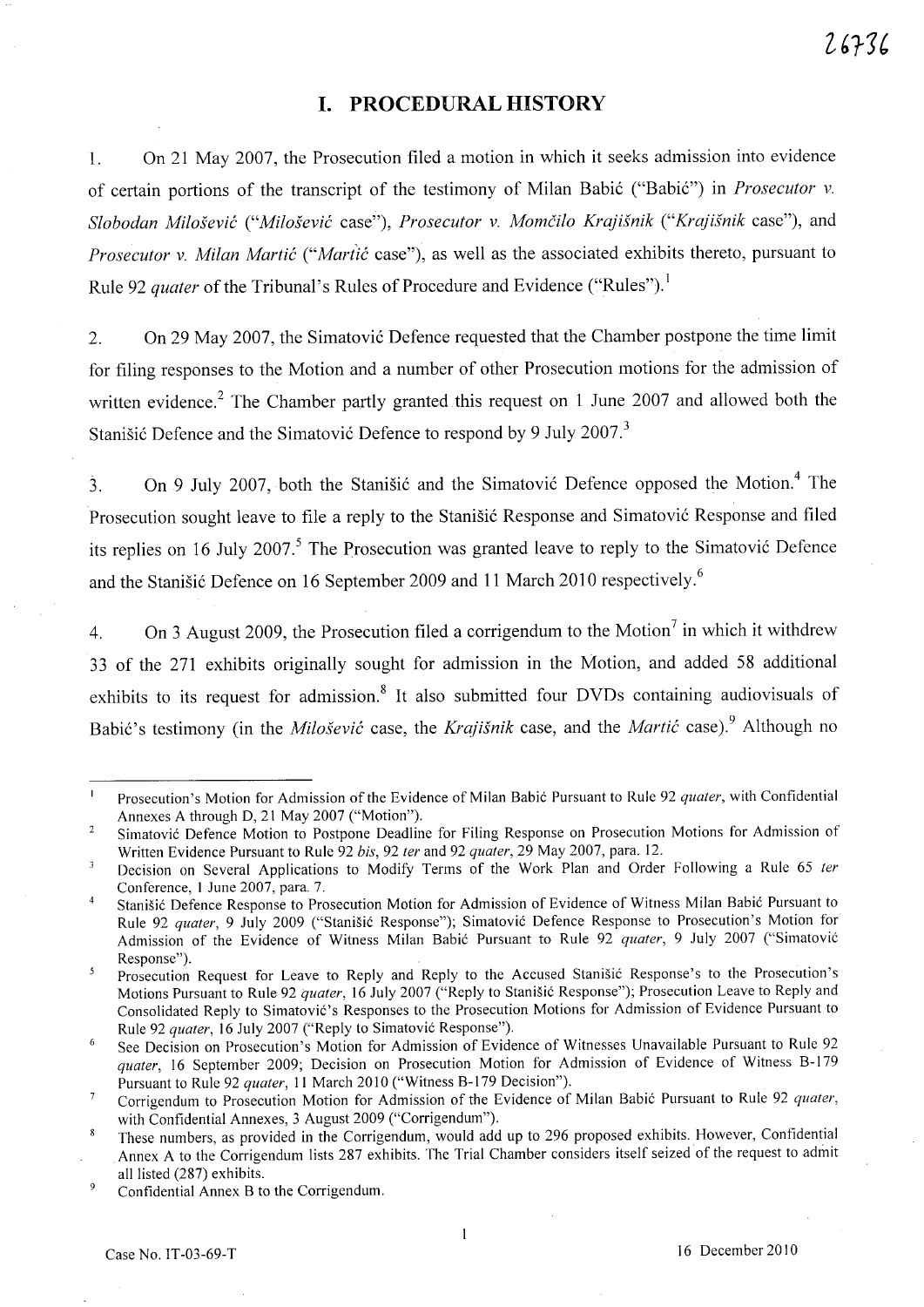surrogate sheets were provided for these DVDs, the Trial Chamber understands the Prosecution to tender them for admission into evidence. On 13 August 2009, the Stanišić Defence opposed the Corrigendum. $10$ 

5. On 15 October 2009, the Chamber adjourned the proceedings m the current case until 30 November 2009 and extended the Simatović Defence's time to respond to the Corrigendum.<sup>11</sup> On 16. November 2009, the Simatovi6 Defence filed its response to the Prosecution's Corrigendum<sup>12</sup> ("Simatović Response to Corrigendum"), in which it opposed the Corrigendum, and requested that an oral hearing be held in relation to the Motion. 13 The Prosecution filed a request for leave to reply to the Simatović Response on 19 November 2009.<sup>14</sup> On 24 November 2009, the Chamber denied the request for leave to reply and notified the Prosecution accordingly through an informal communication.

## **11. SUBMISSIONS OF THE PARTIES**

#### **A. Prosecution**

6. The Prosecution seeks admission of 98 portions of the transcripts of Babić's testimony in the *Miloševic* case,<sup>15</sup> the *Krajišnik* case, and the *Martic* case<sup>16</sup> as well as four DVDs containing audiovisuals of Babić's testimony in the aforementioned cases ("Proffered Evidence") and 287 associated exhibits 17 pursuant to Rule 92 *quater* of the Rules. <sup>18</sup>

7. The Prosecution submits that the Chamber has discretion to admit any relevant evidence which it deems to have probative value.<sup>19</sup> It argues that the Proffered Evidence relates to paras 3-7, 8-14, 24-32, 41-42, and 60-61 of the Revised Second Amended Indictment,<sup>20</sup> which was the indictment in place at the time of the filing of the Motion. Babić testified about the activities and

13 Simatovic Response to Corrigendum, para. 22.

<sup>10</sup>  Stanišić Defence Response to Corrigendum to Prosecution Motion for Admission of the Evidence of Milan Babić Pursuant to Rule 92 *quater* with Confidential Annexes, 13 August 2009 ("Stanisic Response to Corrigendum").

II Decision on Motion for Adjournment of Proceedings by the Simatovic Defence, IS October 2009, para. 30

<sup>12</sup>  Response to Corrigenda to Prosecution Motions for Admission of Evidence of Milan Babic, Miroslav Deronjic and B-161, filed 16 November 2009. By its decision of IS October 2009, the Chamber prolonged the deadline for filing responses to the Corrigendum to IS November 2009. The Chamber notes that IS November 2009 was a Sunday and consequently according to Rule 126(B) of the Rules the response could be filed until 16 November 2009.

<sup>14</sup>  Prosecution Request for Leave to Reply to Defence Response to Corrigenda to Prosecution Motions for Admission of Evidence Pursuant to Rule 92 *quater,* 19 November 2009.

<sup>15</sup>  When Babic started testifying in the *Milosevic* case, protective measures were still in place and he was referred to by his pseudonym C-061. Later during that case, the protective measures were lifted, *Prosecutor* v. *Slobodan*  Milošević, Case No. IT-02-54-T, T. 13968 (6 December 2002) and further.

<sup>&#</sup>x27;16 See Confidential Annex A to the Motion.

<sup>17</sup>  See Confidential Annex A to the Corrigendum.

<sup>18</sup>  Motion, para. 14.

<sup>19</sup>  Motion, para. 2.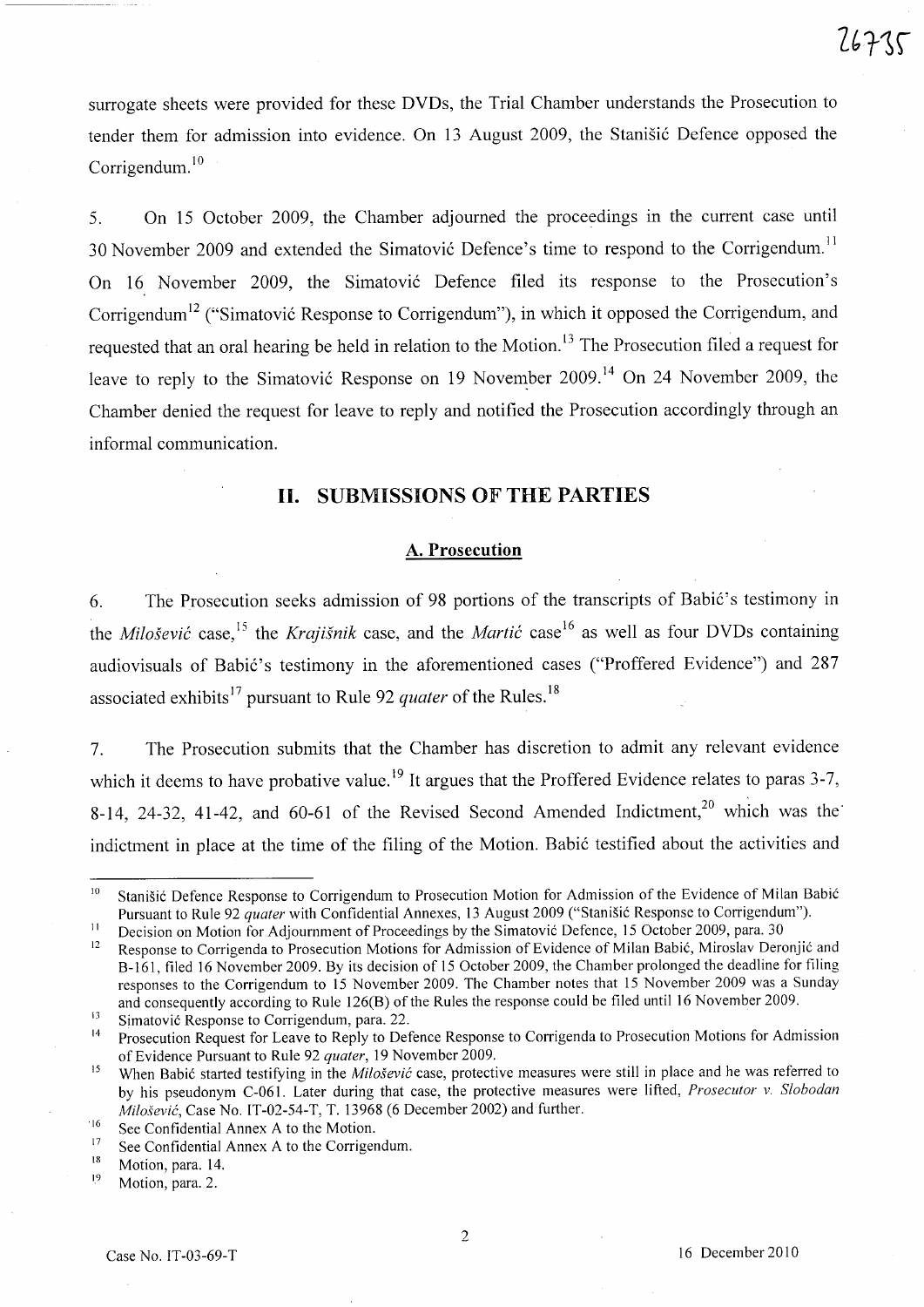"inner workings" of the joint criminal enterprise ("JCE") of which the Accused are alleged to have been members during the period between 1991 and 1995.<sup>21</sup>

8. The Prosecution further submits that Babić testified on three occasions, in court and under oath, and was on each occasion subjected to cross-examination by or on behalf of an accused with a common interest to Jovica Stanišić and Franko Simatović ("Accused") in the present case, as each one was alleged to have been a member of the same JCE (although the Prosecution notes that crossexamination could not be completed in the *Martic* case).<sup>22</sup> The Prosecution argues that the fact that the *Krajišnik* Trial Chamber has relied on Babić's testimony in that case for factual findings in its Judgement is a "clear indication" that Babić's testimony was considered credible.<sup>23</sup> Moreover, it submits that the Proffered Evidence will be cumulative with or corroborated by other Prosecution evidence, both documentary and testimonial.<sup>24</sup> Therefore, the Prosecution submits that the Proffered Evidence is relevant and probative.<sup>25</sup>

9. The Prosecution submits that as Babi6 committed suicide on 5 March 2006, admission of his testimony at the ICTY falls within the purview of Rule 92 *quater* (A).26

10. The Prosecution acknowledges that parts of the Proffered Evidence go to the acts and conduct of the Accused as charged in the Indictment. It submits that there is "no question of fabrication or misrepresentation" in these portions of the Proffered Evidence.<sup>27</sup> Moreover, it submits that even a complete absence of, or deficiency in, the cross-examination of a witness affects the weight of the evidence, but that it does not automatically lead to its non-admission; evidence that goes to the acts and conduct of the accused or is pivotal to the Prosecution's case will require corroboration if relied on for a conviction.<sup>28</sup>

11. The Prosecution emphasises that while the Chamber cannot assess Babić's credibility in person, it remains able to assess the credibility of his evidence by reviewing and comparing the transcripts of his testimony in prior cases. Furthermore, if the Chamber considers it necessary, it can

 $\frac{22}{23}$  Motion, paras. 2, 9.

 $\frac{24}{25}$  Motion, para. 2, 6.

 $\frac{27}{28}$  Motion, para. 4.

3

<sup>&</sup>lt;sup>20</sup> Motion, para. 2; Confidential Annex A to the Motion.<br><sup>21</sup> Motion, para 12

 $\frac{21}{22}$  Motion, para 12.

 $\frac{23}{24}$  Motion, para. 2.

Motion, para. 2.

<sup>&</sup>lt;sup>26</sup> Motion, para. 4; The death certificate of Babić is submitted as Confidential Annex D to the Motion.

Motion, para. 9.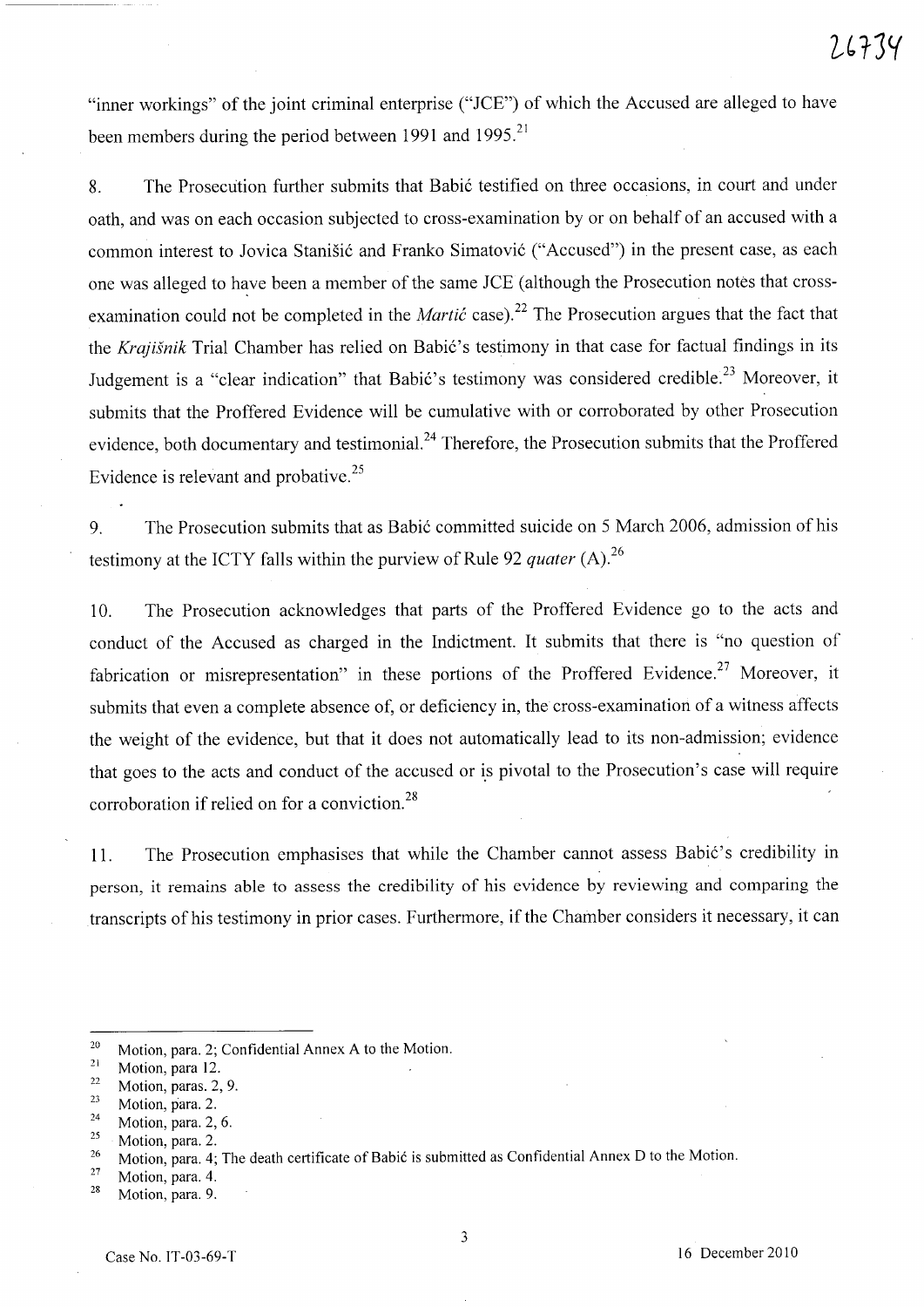review the video recordings of his previous testimony. The Chamber will then be in a position to decide what weight to attach to the evidence.<sup>29</sup>

12. The Prosecution submits that, "given the particular circumstances of this evidence and its strong reliability", the Accused would not suffer any prejudice if the Proffered Evidence were admitted.<sup>30</sup> However, if admission of portions of the Proffered Evidence were considered prejudicial to the Accused, the Prosecution submits proposals for measures the Chamber could take to reduce or eliminate any such prejudice. $31$ 

13. Finally, the Prosecution submits that if the Chamber were to find that certain portions of the Proffered Evidence that go to the acts and conduct of the Accused should not be admitted pursuant to Rule 92 *quater*, the interests of justice would support their admission under Rule 89 (F).<sup>32</sup>

#### **B. Stanisic Defence**

14. The Stanišić Defence opposes the Motion and requests that the Chamber deny admission of the Proffered Evidence.<sup>33</sup> It stresses that Rule 92 *quater* is an exceptional mechanism for the admission of evidence.<sup>34</sup> It argues that the Proffered Evidence does not bear sufficient indicia of reliability<sup>35</sup> and is "inherently suspect",<sup>36</sup> and that its admission would deny Stanišić his right to cross-examine "a critical Prosecution witness", thereby breaching Articles 20 and 21 of the Statute of the Tribunal.<sup>37</sup>

15. The Stanišić Defence disputes the number of witnesses mentioned by the Prosecution as corroborating Babić's evidence.<sup>38</sup> For the Stanišić Defence, the Prosecution's reference to "other deceased witnesses" as purported corroboration suggests that there is little proof that this evidence is reliable. $39$ 

16. The Stanišić Defence considers that cross-examinations are not interchangeable between different cases.<sup>40</sup> It argues that the Chamber should not only evaluate whether the testimony in prior

<sup>29</sup>  Motion, para. 8.

<sup>30</sup>  Motion, para. 11.

<sup>31</sup>  Motion, para. 1l.

<sup>32</sup>  Motion, para. 13.

<sup>33</sup>  Stanišić Response, para. 39.

<sup>34</sup>  Stanišić Response, para. 15.

<sup>35</sup>  Stanišić Response, para. 7.

<sup>36</sup>  Stanišić Response, para. 8.

<sup>37</sup>  Stanišić Response, para. 2.

<sup>38</sup>  Stanišić Response, para. 31 (referring to Confidential Annex A to the Motion).

<sup>39</sup>  Stanišić Response, para. 36, wherein it states that "a good part of the other footnotes [of the Prosecution Motion] are referring to statements of deceased witnesses too".

<sup>40</sup>  Stanišić Response, para. 28.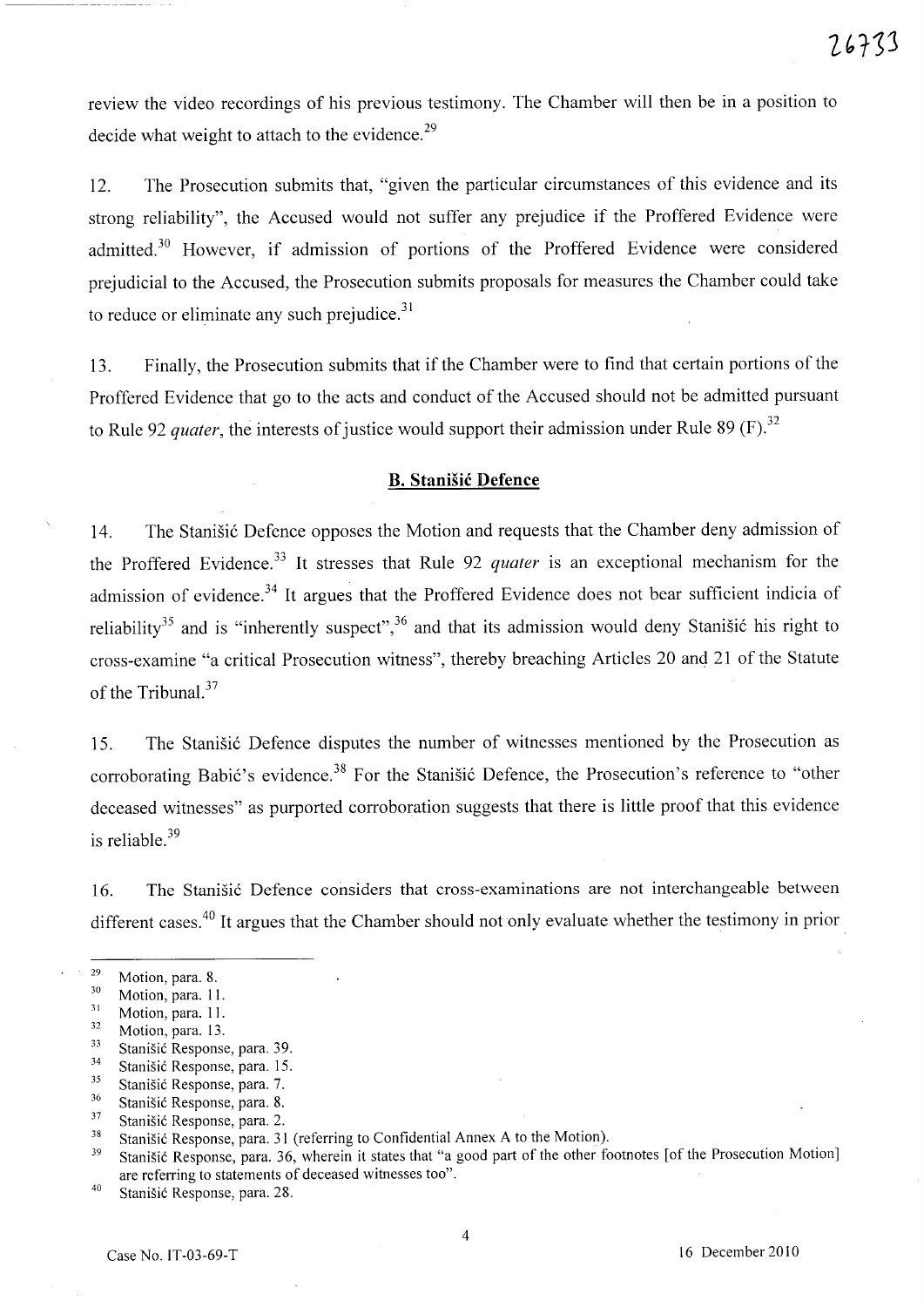proceedings was subject to cross-examination, but should also consider the quality and nature of the cross-examination.<sup>41</sup>It cites the *Martic* Trial Chamber, which "declined to admit the testimony of witnesses who had been fully cross-examined by Slobodan Milošević, due to the 'rather peculiar circumstances of the *Milosevic* case'''. 42

17. The Stanišić Defence argues that the Proffered Evidence is fundamental to the Prosecution's case against Stanišić,<sup>43</sup> as it goes directly to his acts and conduct as charged in the Indictment. In support of this argument, the Stanišić Defence lists a series of portions of Babić's evidence which it considers to refer to the acts and conduct of the Accused.<sup>44</sup>

18. Based on a psychological examination of Babić of 5 March 2004, the Stanisić Defence questions the mental health of Babić at the time he gave statements and testimony before the ICTY.<sup>45</sup>

19. Lastly, the Stanišić Defence requests to exceed the word limit. The Chamber grants this request.

## **c. Simatovic Defence**

20. The Simatović Defence submits that the interests of justice do not support admission of the Proffered Evidence and thus opposes the Motion.<sup>46</sup>

21. The Simatović Defence submits that the Proffered Evidence is of "great importance" for the Prosecution's case against Simatović.<sup>47</sup> To illustrate this, it lists a number of examples of allegations against Simatović for which Babić is "the only or crucial source".<sup>48</sup> The Simatović Defence submits that the Prosecution "unjustly" belittles the significance of cross-examination.<sup>49</sup> It stresses that Babić's testimony contains details about Simatović's concrete acts, but that no information was obtained in cross-examination as to whether Babić had learned about these issues "directly or indirectly".<sup>50</sup> It highlights that, although Babić "made a whole set of serious accusations" against Simatović" in the *Krajišnik* case, he was not asked "a single question" about Simatović

45 Stanišić Response, para. 35.

<sup>41</sup>  Stanišić Response, para. 23.

<sup>42</sup>  Stanišić Response, para. 23.

<sup>43</sup>  Stanišić Response, para. 29.

<sup>44</sup>  Annex to the Stanišić Response; Stanišić Response to Corrigendum, para. 11.

<sup>46</sup>  Simatovi6 Response, para. 6; Simatovi6 Response to Corrigendum, paras 23-24.

<sup>47</sup>  Simatovi6 Response, para. 8.

<sup>48</sup>  Simatović Response to Corrigendum, para. 7

<sup>49</sup>  Simatovi6 Response, para. 12.

<sup>50</sup>  Simatović Response, para. 9.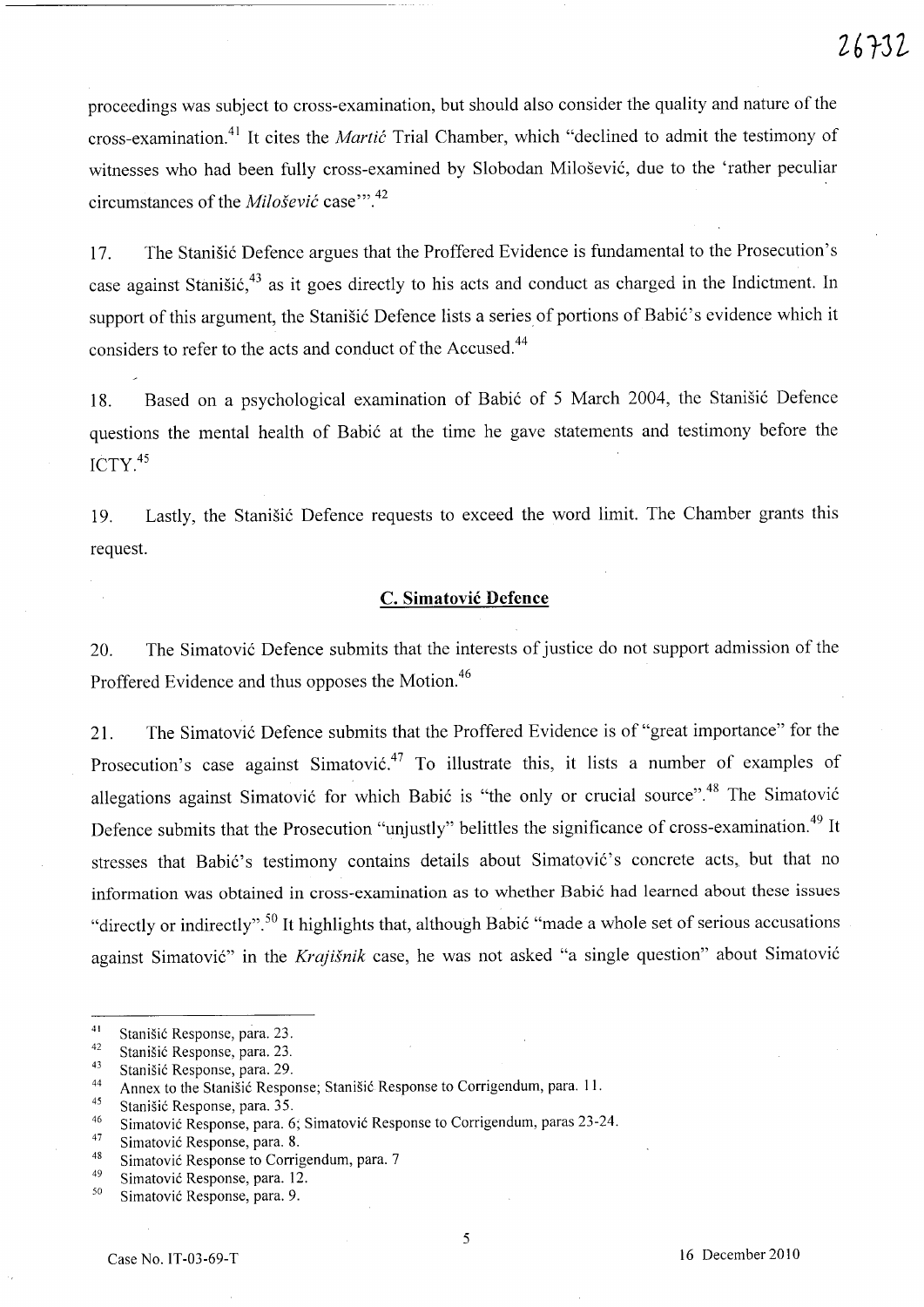during the cross-examination.<sup>51</sup> As to the *Martic* case, the Simatovic Defence stresses that the cross-examination was not finished due to Babić's death and did not address "Simatović's role".<sup>52</sup> In regards to the *Milosevic* case, it argues that cross-examination was inadequate as it was conducted by Slobodan Milosevi6 himself, as opposed to a professional defence counsel. The Simatović Defence submits that Milošević used his cross-examination for political purposes,<sup>53</sup> and that from the questions asked it is clear that Milošević "had no interest in the role and position of Simatović".<sup>54</sup>

22. The Simatović Defence further submits that the exhibits associated with Babić's testimony are "a huge corpus of documentary evidence" which should not be admitted into evidence as their relevance and probative value have not been verified.<sup>55</sup>

23. The Simatović Defence requests that the Chamber schedule oral arguments before deciding on the Motion, in order to give the parties the opportunity to give additional arguments in support of their positions. 56

#### **D. Prosecution's Replies**

24. In its replies, the Prosecution notes that both the Stanisic Defence and the Simatovic Defence seem to suggest that only testimony received in proceedings which have been settled on appeal may be admitted pursuant to Rule 92 *quater* of the Rules,<sup>57</sup> but that they provide no authority in support of this submission.<sup>58</sup>

25. The Prosecution emphasises that "it is settled law before the Tribunal" that the right to cross-examine is not absolute. 59 It further submits that Rule 92 *quater* would be meaningless if the statements of deceased witnesses were inadmissible without cross-examination by a Defence in the second proceedings. Rather than rendering such statements inadmissible, it submits that Rule 92 *quater requires a balancing of interests.*<sup>60</sup>

<sup>51</sup>  Simatovic Response to Corrigendum, para. 10

<sup>52</sup>  Simatović Response to Corrigendum, para. 11.

<sup>53</sup>  Simatovic Response, para. 7.

<sup>54</sup>  Simatovic Response to Corrigendum, para. 8.

<sup>55</sup>  Simatovic Response to Corrigendum, para. 16.

<sup>56</sup>  Simatović Response to Corrigendum, para. 22.

<sup>57</sup>  Reply to Stanisic Response, para. 5; Reply to Simatovic Response, paras. 9-10.

<sup>58</sup>  Reply to Stanisic Response, para. 7, referring to para. 17 of the Stanisic Response; Reply to Simatovic Response, para. 10, referring to para. 13 of the Simatovic Response.

<sup>59</sup>  Reply to Stanisic Response, para. 12.

<sup>60</sup>  Reply to Simatovic Response, para. 6.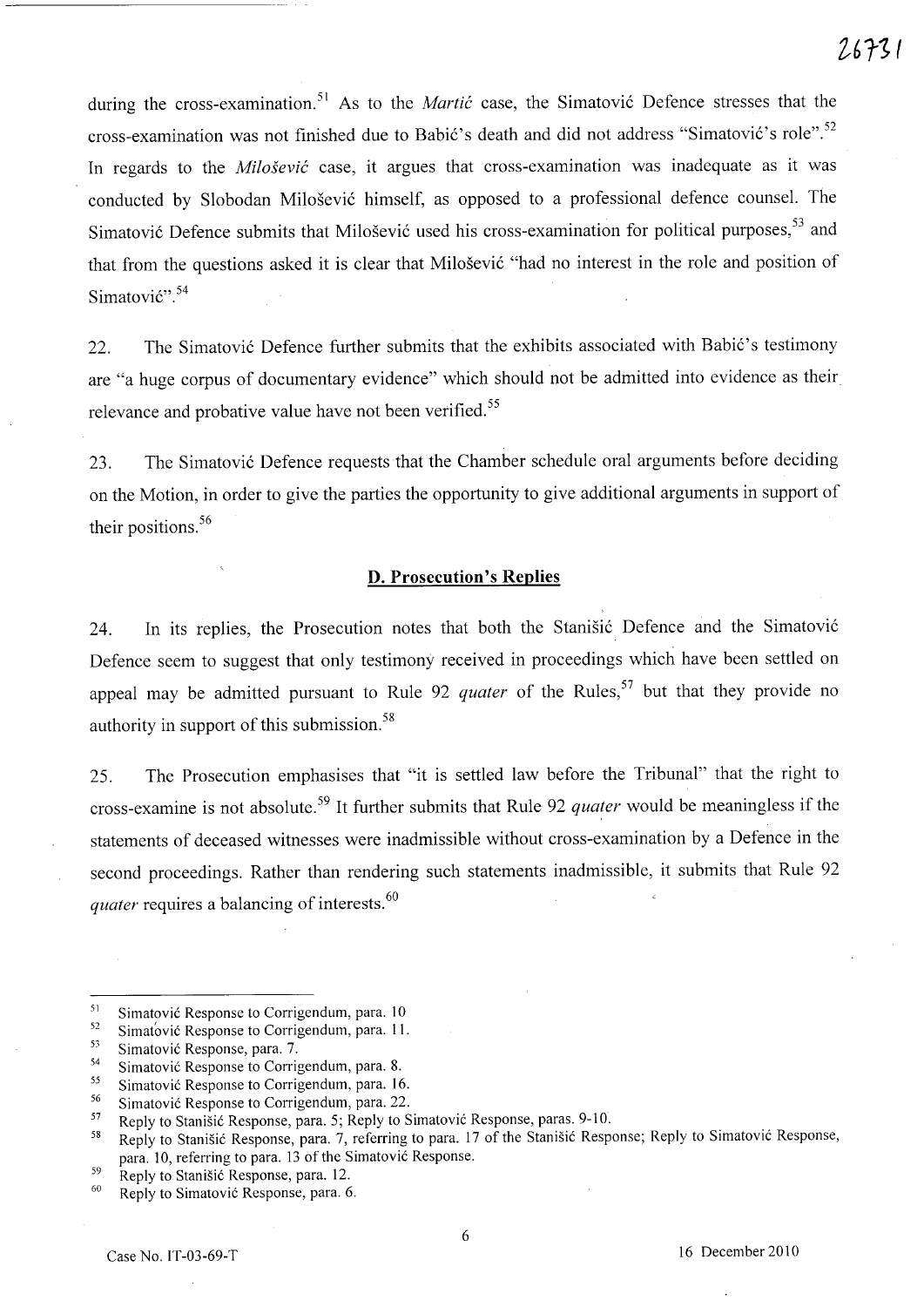26. In relation to the arguments pertaining to the cross-examination conducted by Milosevic, the Prosecution submits that i) Babić was cross-examined in a "highly effective" manner;<sup>61</sup> ii) Milošević "often addressed portions of [Babić]'s testimony that directly related to Stanišić";<sup>62</sup> iii) Babic was also cross-examined by a professional defence counsel(i.e. one of the *amici curiae);* and iv) Babić also testified in two other cases in which he was cross-examined.<sup>63</sup>

27. As to Babić's mental state, the Prosecution submits that the report on the death of Babić found that "there were no signs that Babic might commit suicide, and that the psychological examination of Babić [...] did not reveal any signs of underlying pathology or incapacity to cope with the situation at the Detention Unit".<sup>64</sup>

## **HI. APPLICABLE LAW**

28. The Chamber recalls the law governing the admission of evidence pursuant to Rule 92 *quater* as set out previously by this Chamber, and refers to it.<sup>65</sup>

## **IV. DISCUSSION**

29. By its Motion, the Prosecution seeks admission of 98 portions of the transcripts of Babić's testimony in the *Milosevit* case, the *Krajisnik* case and the *Martit* case. The relevant portions are listed in the Confidential Annex A to the Motion.<sup>66</sup>

<sup>61</sup>  Reply to Stanisic Response, para. 15.

<sup>62</sup>  Reply to Stanisic Response, para. 15.\_

<sup>63</sup>  Reply to Stanisic Response, para. 15; Reply to Simatovic Response, para. 5. The *amicus curiae* conducting the cross-examination of Babic in the *Milosevic* case was Mr. Tapuskovic. See *Milosevic* case, Hearing of 6 December 2002, T. 14046-14087.

<sup>64</sup>  Reply to Stanisic Response, para. 19.

<sup>65</sup>  Decision on Prosecution Motion for Admission of Evidence of Stevan Todorovic Pursuant to Rule 92 *quater, 29*  October 2010, section Ill.

<sup>66</sup>  The said annex appears to contain several discrepancies and several of the dates on which the proposed portions of the testimony are said to have been given are incorrect. Furthermore, some of the transcript portions listed are actually part of another, larger, portion of the same transcript. For these reasons, the Chamber considers it appropriate to first list what it understands to be the Proffered Evidence. For the *Milosevic* case, the Prosecution seeks admission of the following portions: 18 November 2002: T. 12873-12877, T. 12899-12910, T. 12878-12898, T. 12910-12925, T. 12928-12938; T. 12955-12957, 19 November 2002: T. 12962-12974, T. 12978-12984, T. 12992-13007, T. 13011-13019, T. 13040-13049, T. 13054-13059; 20 November 2002: T. 13064-13069, T. 13081- 13094, T. 13098-13101, T. 13103-13109, T. 13113-13116, T. 13118-13136, T. 13152-13153, T. 13156-13158, T. 13161-13164; 21 November 2002: T. 13175-13203, T. 13214-13226, T. 13230-13234, T. 13244-13245; 22 November 2002: T. 13274-13282, T. 13287-13318, T. 13321-13359, T. 13375-13376, T. 13377, T. 13382-13386; 25 November 2002:13386-13392, T. 13397, T. 13401-13402, T. 13404; 26 November 2002: T. 13490-13501, T. 13502-13507, T. 13524-13539, T. 13543, T. 13550-13551, T. 13602~13603; 2 December 2002: T. 13654-13656; 4 December 2002: T. 13877-13878; 9 December 2002: T. 14093-14098. For the *Krajisnik* case, the Prosecution seeks admission of the following portions: 2 June 2004: T. 3340-3345; 3 June 2004: T. 3350-3353, T. 3395-3400, T. 3406-3407, T. 3415, T. 3417-3429, T. 3431-3433; 4 June 2004: T. 3454-3472; 7 June 2004: T. 3531-3535, T. 3541-3546, T. 3551-3553, T. 3558-3561, T. 3581-3582. For the *Martic* case, the Prosecution seeks admission of the following portions: 15 February 2006: T. 1365-1382, T. 1384-1386, T. 1390-1397, T. 1408; 16 February 2006: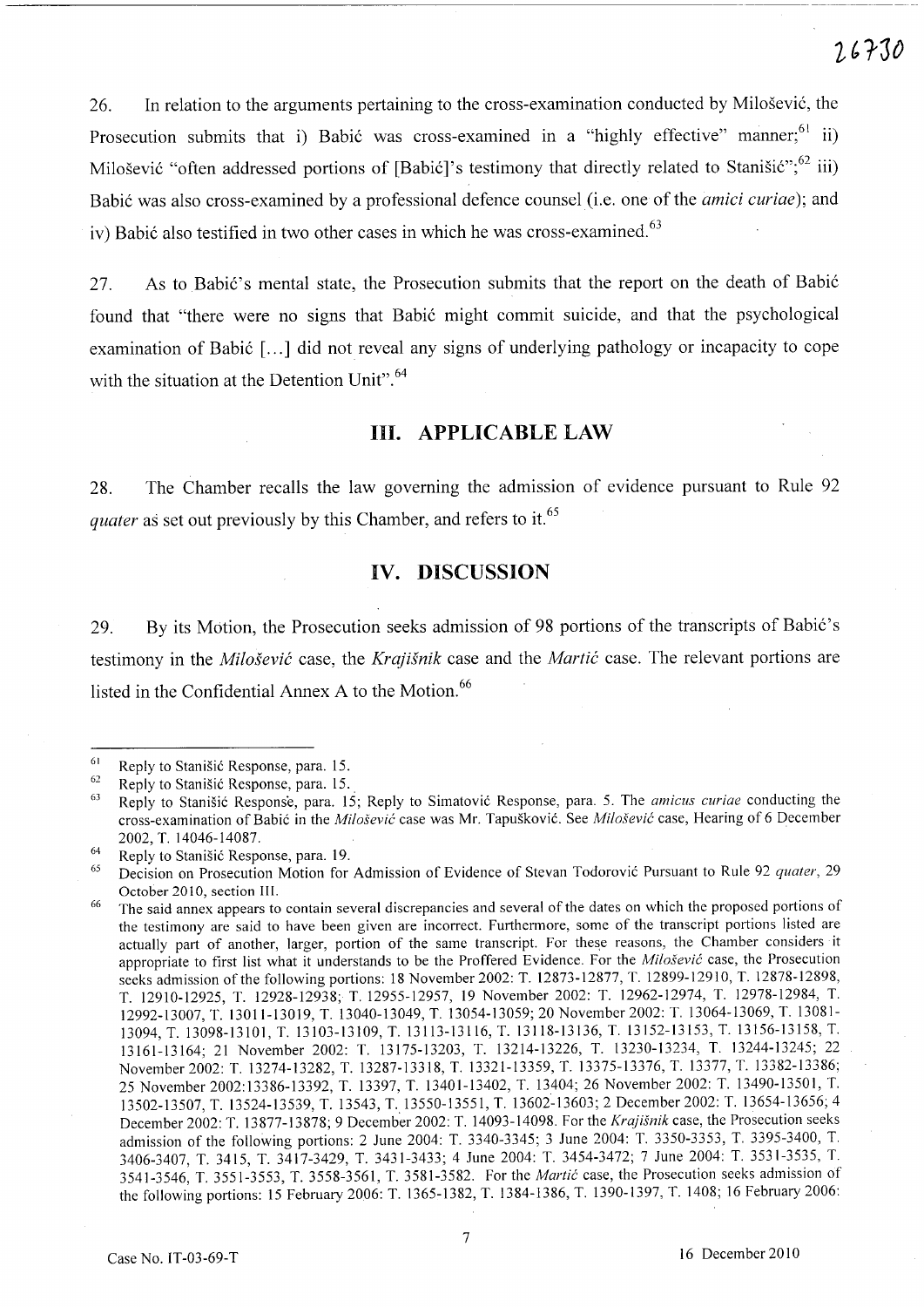30. The Chamber considers that it has received sufficient information through the filings to decide on the issue before it, and therefore does not consider it necessary to hear oral submissions. Consequently, the Simatović Defence's request for an oral hearing is denied.

31. As to the Defence's general assertions that admission of the Proffered Evidence would violate the rights of the Accused under Article 21 of the Statute, the Chamber notes that the right to cross-examine a witness is not absolute.<sup>67</sup> The Chamber further notes that the admission of the evidence of "unavailable persons" pursuant to Rule 92 *quater* of the Rules is subject to the general provisions for admission of evidence contained in Rule 89(D), which states that evidence may be excluded if its probative value is substantially outweighed by the need to ensure a fair trial.<sup>68</sup> As such, the Chamber does not consider that the inability of the Accused to cross-examine Babić is, by itself, a reason to render the Proffered Evidence inadmissible.

#### **A. Relevance**

32. The Proffered Evidence is relevant to the Third Amended Indictment. 69 It contains detailed information about the alleged financial and military assistance of Serbia to the Republic of Serbian Krajina ("RSK"), the alleged arming and training of Bosnian Serbs, and the transport of weapons into Bosnia and Herzegovina.<sup>70</sup> Furthermore, Babić testified on various occasions about the alleged "parallel structure" that allegedly was in existence in the Krajina and of which the Accused are alleged to have been part.<sup>71</sup> The Proffered Evidence also discusses the role of the Serb Territorial Defence ("TO") of the SAO Krajina and the SAO Krajina Milicia ("Martić Police").<sup>72</sup> As such, the information relates to various parts of the Third Amended Indictment and to the role of the Accused as alleged in the Indictment.

T. 1414-1419, T. 1425-1432, T. 1434-1441, T. 1446-1450, T. 1455-1467, T. 1469-1471, T. 1474, T. 1488-1489, T. 1493-1494; 17 February 2006: T. 1499-1500, T. 1502-1515, T. 1519-1520, T. 1522-1528, T. 1530-1534, T. 1538- 1546, T. 1556, T. 1558-1559, T. 1567, T. 1571-1572, T. 1574-1576; 20 February 2006: T. 1580-1589, T. 1596- 1597, T. 1601, T. 1604-1605, T. 1621-1633, T. 1636-1644, T. 1655; 2 March 2006: T. 1761, T. 1769-1770, T. 1780,T. 1805-1806,T. 1821-1822.

<sup>67</sup>  *Prosecutor* v. *Milan Martic,* Case No. IT-95-11-AR73.2, Decision on Appeal Against the Trial Chamber's Decision on the Evidence of Witness Milan Babic, 14 september 2006 ("Martic Appeal Decision"), para. 12;

<sup>68</sup>  See e.g. *Martic* Appeal Decision, para. 14; *See also Prosecutor* v. *Radovan Karadiic,* Case No. IT-95-5118-PT, Decision on Prosecution Motion for Admission of Testimony of Witness KDZ198 and Associated Exhibits Pursuant to Rule 92 *quater,* 20 August 2009, para. 8.

<sup>69</sup>  The Prosecution argued that the Proffered Evidence relates to paras 3-7, 8-14, 24-32, 41-42, and 60-61 of the Revised Second Amended Indictment of 15 May 2006, Motion, para. 2; Confidential Annex A to the Motion. These areas overlap with the Third Amended Indictment as described, *inter alia,* in the paragraphs referenced below.

<sup>70</sup>  See e.g. Third Amended Indictment, paras 3-8, 10-17.

<sup>71</sup>  See e.g. Third'Amended Indictment, paras 3-8, 22-25, 64-65.

<sup>72</sup>  See Third Amended Indictment, paras 4-6.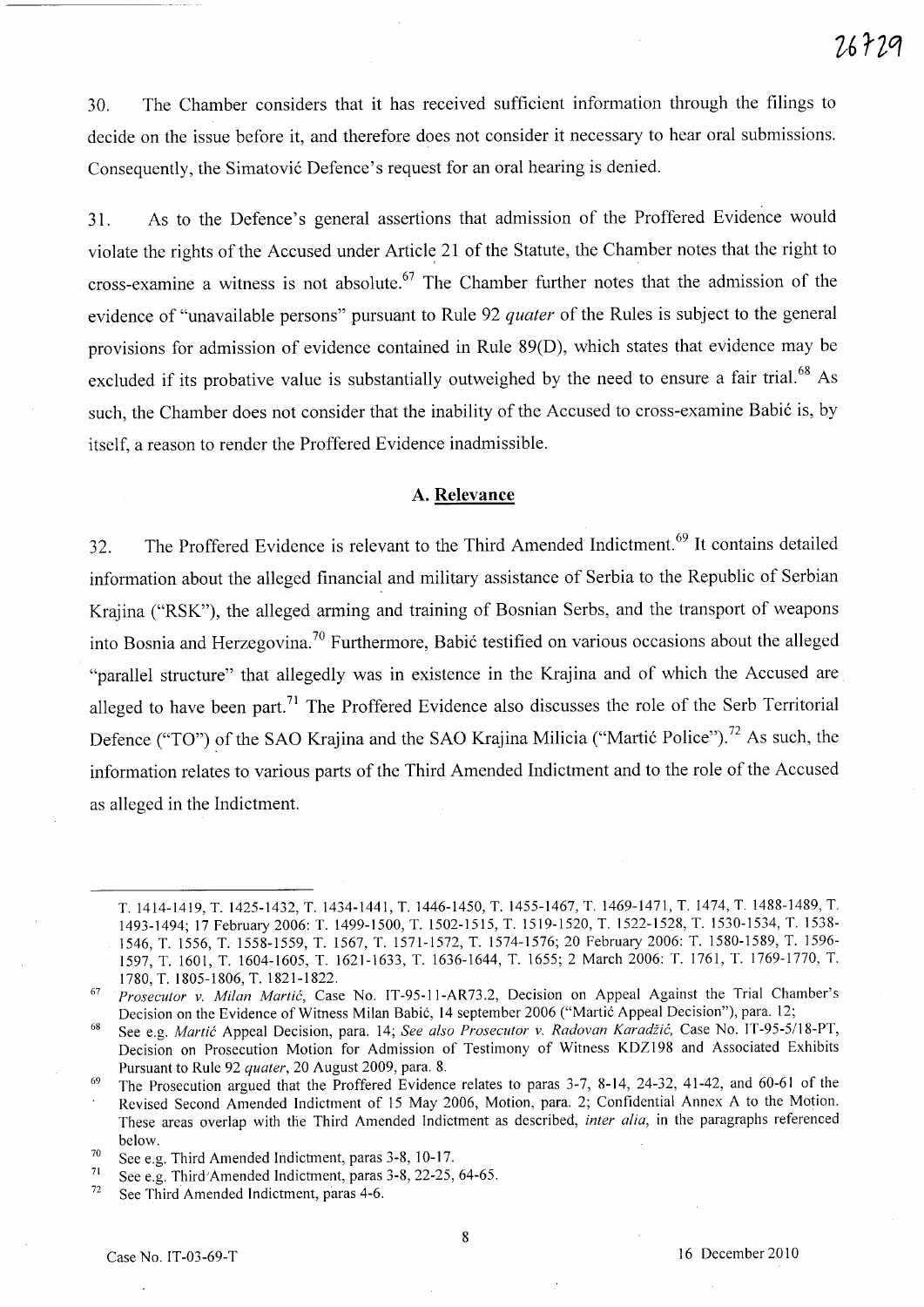33. The Chamber notes that it has already taken judicial notice of much of the information in the Proffered Evidence relating to issues such as the rising tension between Croats and Serbs in the Krajina, the proclamation of the SAO Krajina, the establishment of the Martić Police and the establishment of the RSK.<sup>73</sup> However, this does not render the portions of the transcript which relate to these issues less relevant to the present case; nor does it preclude their admission. Having reviewed the Proffered Evidence, the Chamber finds that it is relevant to the case.

## **B. Admissibility pursuant to Rule 92** *quater*

34. Milan Babić committed suicide on 6 March 2006.<sup>74</sup> The Trial Chamber is satisfied that he is unavailable within the meaning of Rule 92 *quater* (A)(i).

35. The Chamber now turns to the second requirement of Rule 92 *quater* (A), which is that the statement, from the circumstances in which it was made and recorded, is reliable. The Chamber notes that Babi6 testified under oath before the Trial Chambers in the *Milosevic* case, the *Krajisnik*  case, and the *Martic* case.<sup>75</sup> No further arguments relating to the circumstances under which his evidence was given and recorded have been raised by either the Stanisic or the Simatovic Defence. The Chamber therefore finds that the Proffered Evidence meets the requirements of Rule 92 *quater*  (A) (ii).

36. The Chamber then turns to the exercise of its discretion under Rule 92 *quater.* A number of factors are relevant to the exercise of this discretion, including issues of reliability going beyond the circumstances in which Babić's testimony was given and recorded: examples are whether and to what extent the Proffered Evidence has been subject to cross-examination; whether it is corroborated by other evidence; and the absence of manifest or obvious inconsistencies.<sup>76</sup> The Chamber will also consider whether and to what extent the Proffered Evidence goes to the acts and conduct of the Accused as charged in the Indictment.

37. Both the Stanisic Defence and the Simatovic Defence argue that the cross-examination of Babic undertaken by Slobodan Milosevic in his own case was not of sufficient quality to hold that Babic was "effectively cross-examined", leaving his testimony "largely unchallenged and

<sup>&</sup>lt;sup>73</sup> See Decision on Second Prosecution Motion for Judicial Notice of Adjudicated Facts, 28 January 2010, para. 72.

<sup>&</sup>lt;sup>74</sup> Confidential Annex D to the Motion.<br> $^{75}$  Mile Xavié esse. Herring of 18 Novem

*<sup>75</sup> Milosevic* case, Hearing of 18 November 2002, T. 12855; *Krajisnik* case, Hearing of 2 June 2004, T. 3323-3324; *Martic* case, Hearing of 15 February 2006, T. 1324.

<sup>76</sup> Decision on Prosecution Motion for Admission of Evidence of Stevan Todorovic Pursuant to Rule 92 *quater,*  29 October 2010, para 23.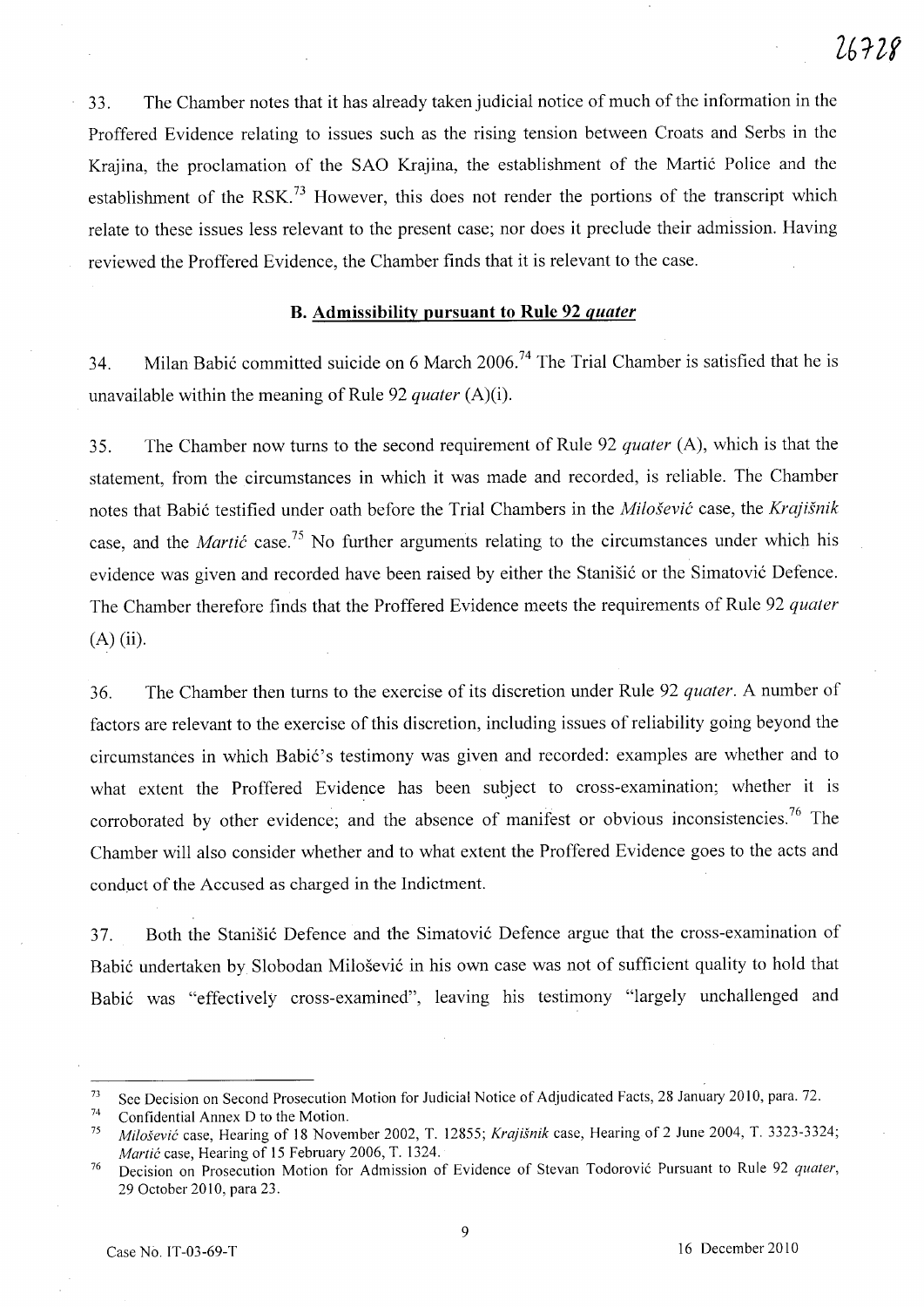untested".77 The Chamber recalls that, for the purposes of the *admission* of transcripts pursuant to Rule 92 *quater*, cross-examination need not have been conducted by a qualified lawyer.<sup>78</sup> The Chamber does not consider that, in the present instance, the quality of Milošević's crossexamination affects the admission of the Proffered Evidence in this case.<sup>79</sup> However, the quality and extent of Milošević's cross-examination of Babić are factors which may affect the weight to be attached to the Proffered Evidence, if any.

38. While conducting their respective cross-examinations of Babi6, all parties addressed the issue .of whether different accused who are alleged to be part of the same *lCE* share a "common interest".<sup>80</sup> Naturally, each defence team will conduct its cross-examination in a way that best fits the strategy for its case. The Chamber does not question the reasons why certain questions were or were not asked in cross-examination. In order to determine the reliability of the Proffered Evidence, it is generally sufficient that the evidence has been tested through cross-examination in general.<sup>81</sup> Given the nature of the evidence, the Trial Chamber will, when weighing Babić's evidence, exercise caution and carefully review the quality of the cross-examination of Babić in relation to issues of importance to this case.

39. The Chamber considers that the Prosecution has provided information showing that many of the portions of the Proffered Evidence are corroborated by other witnesses.<sup>82</sup> The Prosecution has named eight witnesses – some of whom have in the meantime given evidence - who corroborate portions of Babić's testimony.<sup>83</sup> The Chamber considers that this weighs strongly in favour of admission of the Proffered Evidence.

40. Babi6 testified before three different Trial Chambers: in the *Milosevic* case, the *Krajisnik*  '. case, and the *Martic* case. 84 When he gave evidence in these cases, he was respectively an accused before the Tribunal, an accused who had pled guilty, and a convicted person. The Chamber has compared Babić's testimony in each of these cases, and considers that they do not appear to contain manifest or obvious inconsistencies. The Chamber is also not convinced by the Stanišić Defence's

<sup>82</sup> See Confidential Annex A to the Motion.<br><sup>83</sup> Witnesses B 170, JE 055, JE 030, JE-002

<sup>&</sup>lt;sup>77</sup> Stanišić Response, paras 37, 38; Simatović Response, para. 7; Simatović Response to Corrigendum, para. 8 .<br><sup>78</sup> See Witness B, 170 Decision, para. 38, referring to *Prosecutor v. Ponović et al. Case* No. 1T-05-88-T. D

<sup>78</sup> See Witness 8-179 Decision, para. 38, referring to *Prosecutor* v. *Popovic et ai,* Case No. IT-05-88-T, Decision on Prosecution Motion for Admission of Evidence Pursuant to Rule 92 *quater,* 21 April 2008, para 51.

<sup>79</sup>*lbid;* see also *Prosecutor* v. *Vujadin Popovic et ai,* Case No. IT -05-88-T, Decision on Prosecution Motion for Admission of Evidence Pursuant to Rule 92 *quater*, 21 April 2008, *("Popović* Decision"), paras 51, 60.

 $\frac{80}{81}$  Motion, para. 9.

<sup>&</sup>lt;sup>81</sup> Popović Decision, para. 60.<br><sup>82</sup> See Confidential Annex A<sub>1</sub>.

Witnesses B-179, JF-055, JF-030, JF-002, JF-036, JF-051 and Borivoje Savić; see Annex A to the Corrigendum, pp 2-6.

*<sup>84</sup> Milosevic* case, Hearing of 18 November 2002, T. 12855; *Krajisnik* case, Hearing of 2 June 2004, T. 3323-3324; *Martic* case, Hearing of 15 February 2006, T. 1324.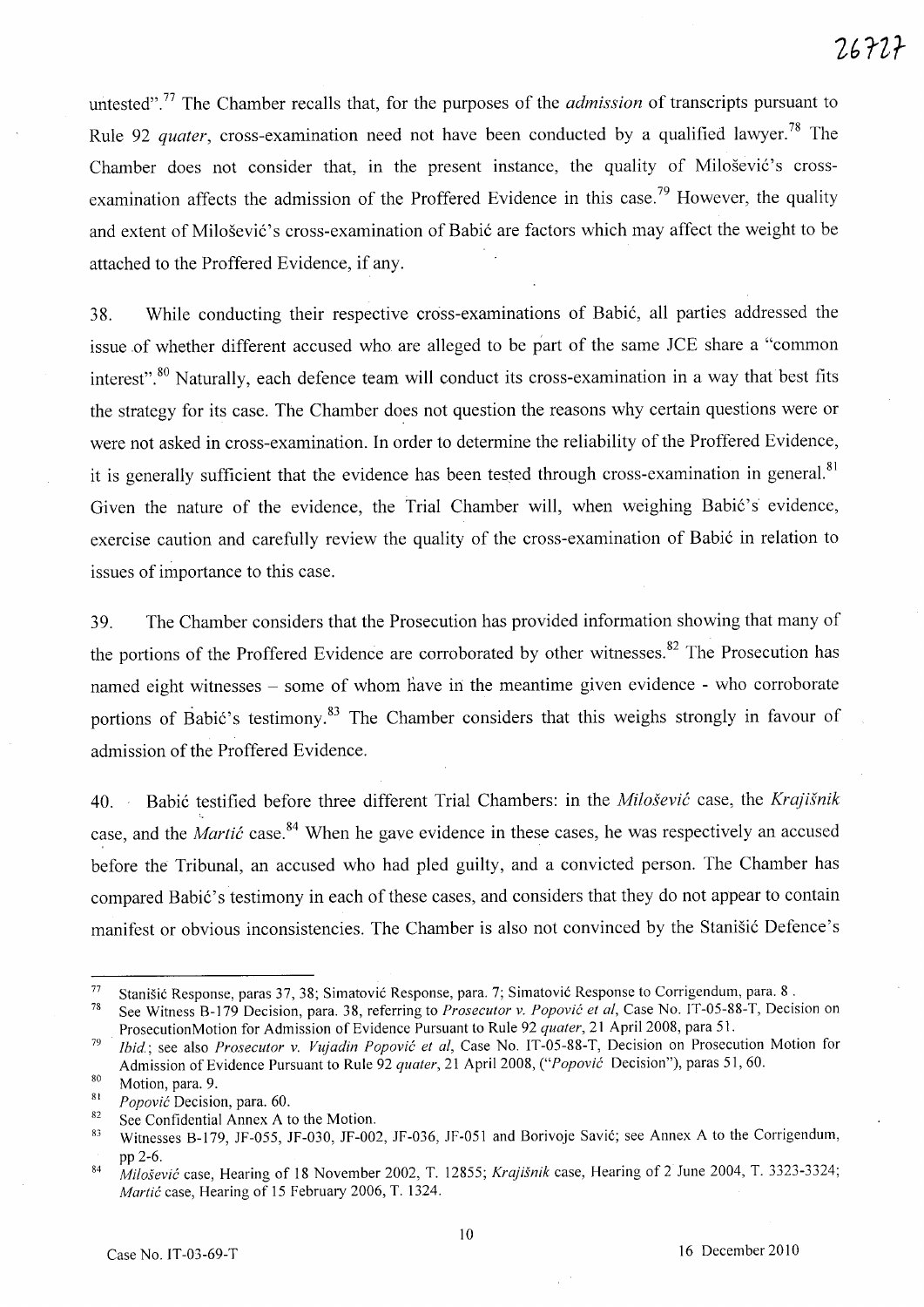argument that the psychological examination of Babic on 5 March 2004 would lead to the conclusion that Babić's mental health was impaired at the time when he gave the Proffered Evidence such that it would influence the reliability of his evidence.

41. Considering all the above, the Chamber finds the Proffered Evidence reliable. As reliability is also a component part of the probative value of a piece of evidence, there is no need to reexamine it separately for the purpose of Rule 89 (C) of the Rules. For these reasons, the Chamber finds that the requirements of Rule 89 (C) of the Rules are satisfied.

42. Portions of the Proffered Evidence clearly relate to the acts and conduct of the Accused.<sup>85</sup> However, this is not in itself a bar to their admission pursuant to Rule 92 *quater.* In the following paragraphs, the Chamber will summarize only some of the evidence given by Babic that goes to the acts and conduct of the Accused in the present case.

- In 1990, the Serbian DB, i.e., Jovica Stanišić, Franko Simatović, and Slobodan Milošević personally, formed "parallel structures" in the Krajina; these structures sought to obtain legitimacy by winning the support of the Serbian Democratic Party, were announced in public in the Council for National Resistance, operated in conjunction with the Secretariat for Internal Affairs and the Ministry of the Interior of SAO Krajina, and were not subordinated to the legal authorities of the SAO Krajina.<sup>86</sup>
- Beginning in April 1991, Jovica Stanisic, Radmilo Bogdanovic, and Franko Simatovic formed volunteer units or detachments in Krajina, and Slobodan Milosevic instructed or linked up the police stations on the territory of the SAO Krajina and through them set up special units called the Krajina Milicija (militia).<sup>87</sup> The police of the SAO Krajina was a paramilitary formation because it was not under the control of the government.<sup>88</sup> This is the way in which Slobodan Milosevic controlled and influenced events in Krajina, namely by taking over the armed forces in the Krajina through the DB and through Martić.<sup>89</sup>

<sup>85</sup>  See Prosecutor v. Stanislav Galić, Case No. IT-98-29-AR73.2, Decision on Interlocutory Appeal Concerning Rule 92bis(C), 7 June 2002, para. 9; see also *Prosecutor v. Slobodan Milosevic,* Case No. IT-02-54-T, Decision on Prosecution's Request to Have Written Statements Admitted Under Rule 92 *bis,* 21 March 2002, para. 22.

<sup>86</sup>  *Milosevic* case, Hearing of26 November 2002, T. 13491-13492.

<sup>87</sup>  *Milošević* case, hearing of 26 November 2002, T. 13505.

<sup>88</sup>  *Milosevic* case, hearing of26 November 2002, T. 13507.

<sup>89</sup>  *Milošević* case, hearing of 26 November 2002, T. 13508.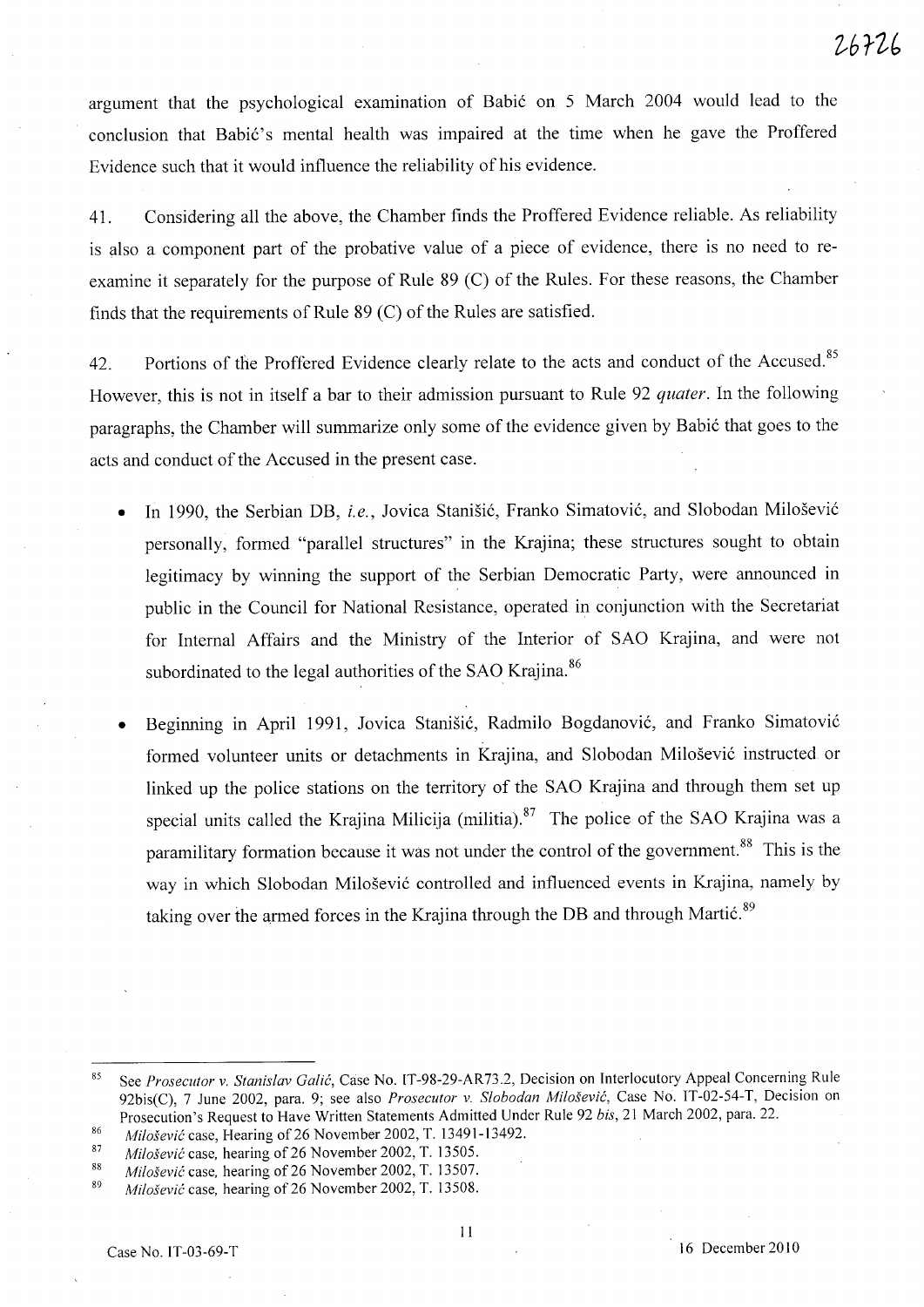- In August 1991, after "Frenki's" removal, Babić met Stanišić, Martić and Orlović in a café called Vrelo, near Knin.<sup>90</sup> Stanišić criticised what had happened in Knin and said that Milošević had to intervene.<sup>91</sup>
- Babić described Stanišić as "the Number Two man in Slobodan Milošević's regime" who was an "executor and protector" of Milošević.<sup>92</sup> Stanišić had said to Babić "Milošević, the president, is dealing with foreign affairs and I deal with internal affairs and won the elections for him".<sup>93</sup> He also commented that the "special units", which he believed to be headed by "Frenki", had made the greatest contribution to the fighting in Goražde after the cease fire had been signed in 1994.<sup>94</sup> They did this "side-stepping" Milosević's orders in order to conceal Milošević's role in those events. <sup>95</sup>

43. The Chamber considers that parts of the Proffered Evidence go to the acts and conduct of the Accused. The Chamber emphasises that it cannot enter a conviction solely on Babić's evidence without other evidence to corroborate it, and notes again that the quality of cross-examination will be carefully taken into account when assessing the weight to be given to the Proffered Evidence. The Chamber is also unable, at this stage of the trial, to determine the weight it will ultimately give to the Proffered Evidence, and will only do so in light of the trial record as a whole. However, the Chamber notes that the quality of cross-examination was not such, even in combination with other factors, as to persuade the Chamber to exclude the Proffered Evidence.

44. In exercising its discretion under Rule 92 *quater,* the Chamber has considered all the factors that weigh against admission of the Proffered Evidence, including the fact that portions of the Proffered Evidence relate to the acts and conduct of the Accused as charged in the Indictment. The Chamber has weighed these factors together against the relevance of the Proffered Evidence to the present case and its strong indicia of reliability – namely, the fact that Milan Babić was subjected to cross-examination in several cases on a range of topics relevant to the case against the Accused, that his testimony in these cases was largely consistent, and that most of the Proffered Evidence has been and/or is expected to be corroborated by other evidence in the present case. The Chamber finds that, on balance, these powerful factors in favour of admission outweigh the countervailing considerations discussed above.

<sup>90</sup>  *Milosevic* case, hearing of21 November 2002, T. 13175.

<sup>91</sup>  *Milosevic* case, hearing of21 November 2002, T. 13175.

<sup>92</sup>  *Milošević* case, hearing of 21 November 2002, T. 13175-13176.

<sup>93</sup>  *Milosevic* case, hearing of 21 November 2002, T. 13176.

<sup>94</sup>  *Milosevic* case, hearing of 21 November 2002, T. 13176.·

<sup>95</sup>  *Milosevic* case, hearing of 21 November 2002,T. 13176.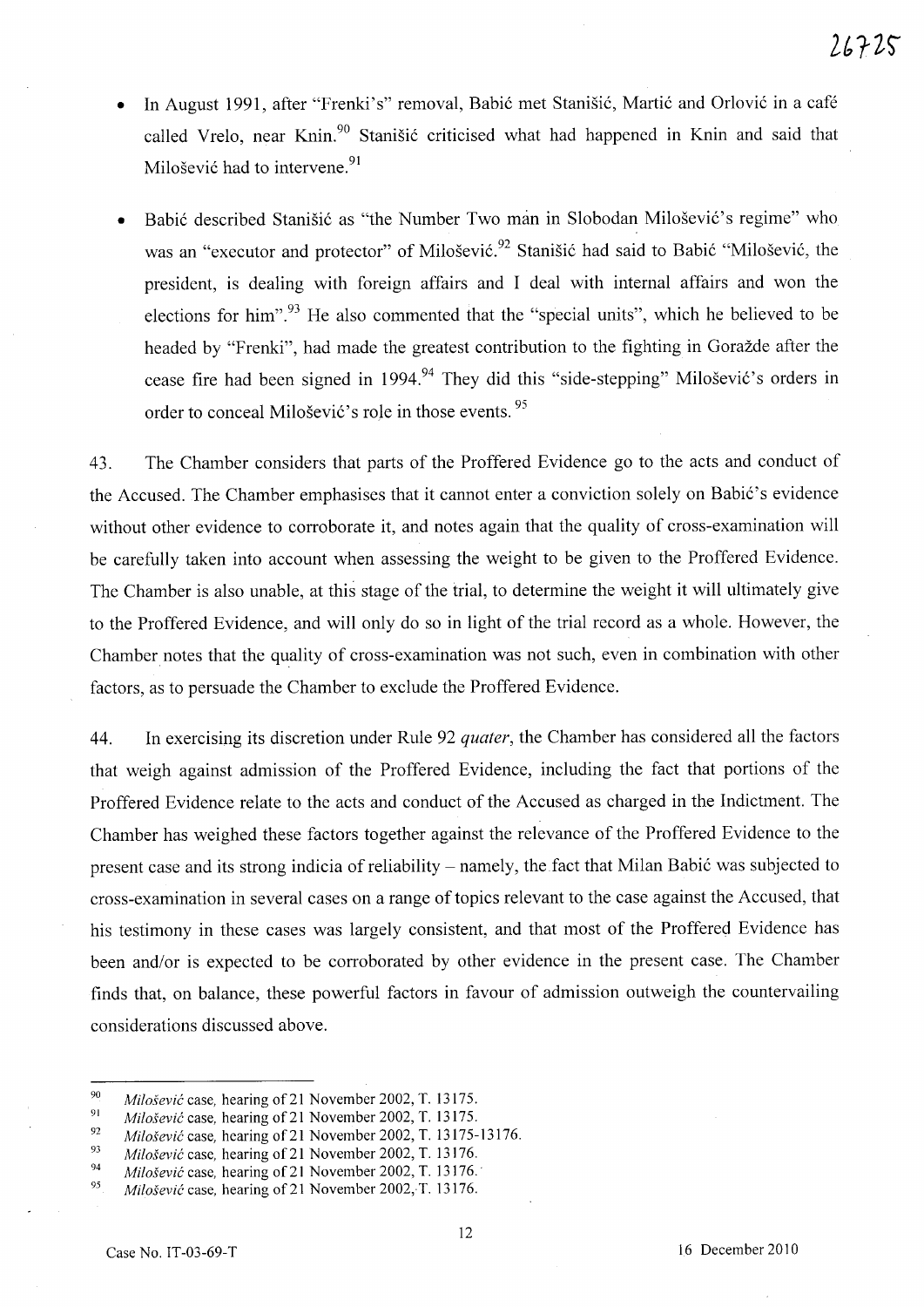45. Finally, with regard to Rule 89 (D) of the Rules, the Trial Chamber considers that the relevance and probative value of the Proffered Evidence is significant. The Chamber does not consider the Accused's inability to cross-examine Babic to be a sufficient ground for concluding that the probative value of the Proffered Evidence is outweighed by the need to ensure a fair trial. When assessing the Proffered Evidence, the Chamber has compared Babić's testimony in each of the cases. The Chamber considers that the Proffered Evidence does not contain manifest or obvious inconsistencies that would render it inadmissible pursuant to Rule 89 (D).

#### C. **Conclusion on the admission of the Proffered Evidence**

46. The Chamber has given consideration to the relevance of Babić's evidence as well as to its reliability. The Chamber has balanced these factors against the fact that a significant part of the Proffered Evidence goes to the Accused's acts and conduct as charged in the Indictment. On balance, the Chamber admits the Proffered Evidence pursuant to Rule 92 *quater.* 

#### **D. Associated exhibits**

47. The Prosecution has requested admission into evidence of 287 associated exhibits. The Chamber notes that a number of exhibits have already been admitted in the present trial through other witnesses.<sup>96</sup>

48. The Chamber notes that many of the intercepted communications that were put to Milan Babic have meanwhile been authenticated by Witness JF -002 and admitted through that witness in the present case.<sup>97</sup> In light of Witness JF-002's authentication and the Trial Chamber's decision thereon, $98$  and in light of Babić's familiarity with and proximity to many of the interlocutors that he identified, as well as the nature of the objections raised by the Defence on the intercepted communications put to Babić and to Witness JF-002, the Trial Chamber is satisfied that Babić's authentication of said intercepts is sufficient for their admission into evidence as associated exhibits to his testimony.

<sup>96</sup> These exhibits are P233, P619, P621, P622, P623, P624, P625, P626, P629, P634, P635, P636, P637, P638, P639, P640, P641, P642, P644, P645, P646, P647, P649, P651, P653,P654, P655, P656, P657,P658, P659, P661, P662, P663, P665, P668, P669, P677, P680, P682, P714, P953, P954, P957, P958, P960, P963, P965, P968, PIOIO, PI042, PllOl, PI 102, PII05, PII06, PII07, PII08, Pll09, PlllO, Pill I, P1112, P1116, P1117, P11l8, P1119, P1133, P1221, P1122, PI123, P1224, PI228, P1239, P1247, P1250, P1273, PI275, P1307, P1553, P1564, 048, D57, D103, and D107

<sup>&</sup>lt;sup>97</sup> These are: P619, P621, P622, P623, P624, P625, P626, P629, P634, P635, P636, P637, P638, P639, P640, P641, P642, P644, P645, P646, P647, P649, P651, P653, P654, P655, P656, P657, P658, P659, P661, P662, P663, P665, P668, P669, P677, P680, P682, and P714.

<sup>&</sup>lt;sup>98</sup> T. 8982-8983 (10 November 2010).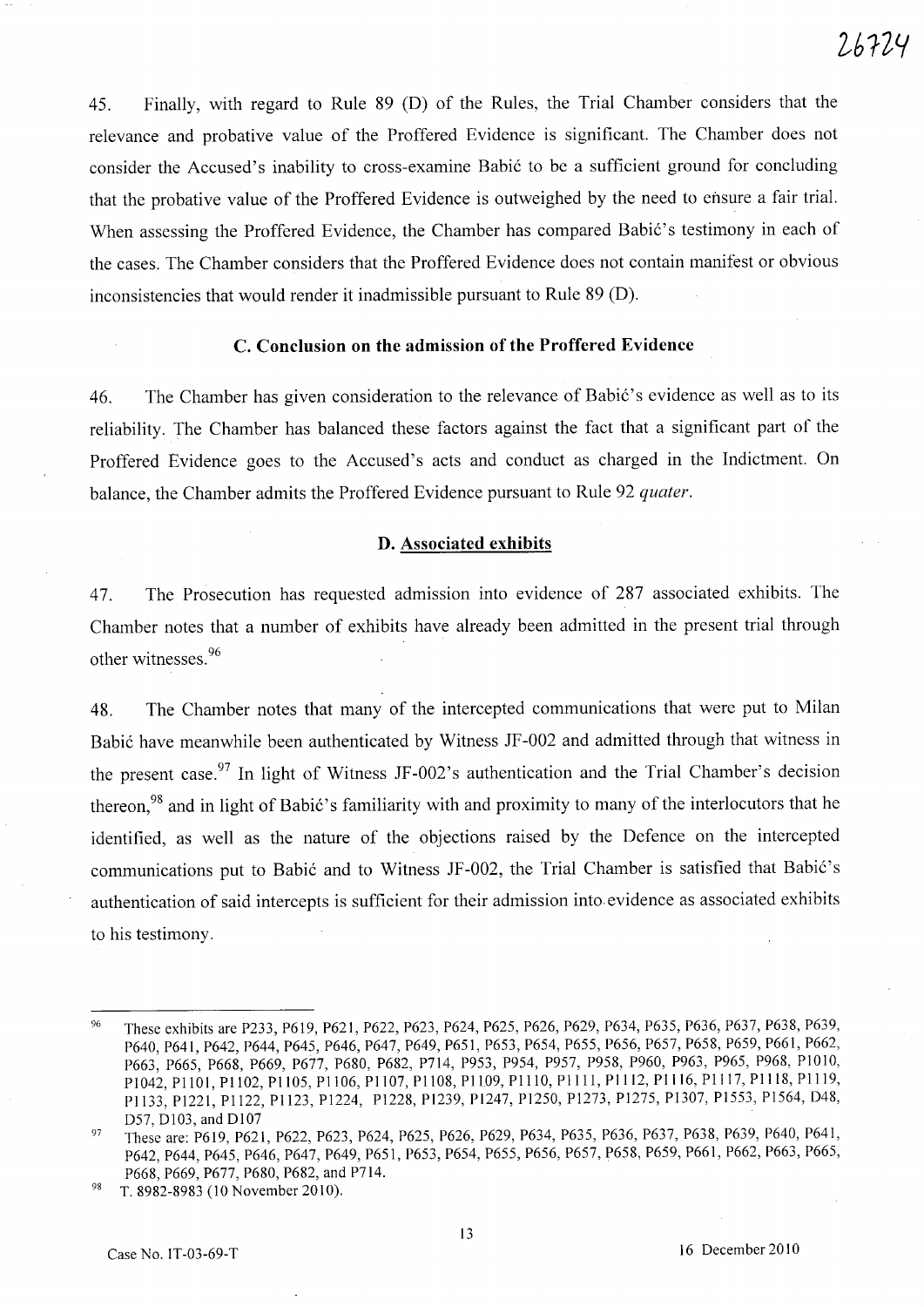49. The Chamber notes that two of the exhibits sought for admission were simply mentioned by the Prosecution in passing, and were deliberately not put to Babić.<sup>99</sup> The Chamber denies admission of these two documents, without prejudice. The Chamber considers that the remaining proposed associated exhibits form an inseparable and indispensable part of Babić's testimony, without which the Proffered Evidence would become incomprehensible or of lesser probative value. The Trial Chamber notes that, other than general challenges made to the admission of the associated exhibits, no specific challenges were made by the Defence to specific associated exhibits. The Trial Chamber will ultimately decide in light of the trial record what weight to give them, if any.

# **v. DISPOSITION**

50. For the foregoing reasons and pursuant to Rules 89, 92 *quater* and 126 *bis* of the Rules, the Chamber:

**GRANTS** the Stanišić Defence's request to exceed the word limit for their Response;

**GRANTS** the Motion in part;

**ADMITS** into evidence:

(i) the portions of the transcript of the testimony of Babi6 in the *Milosevic* case, the *Krajisnik* case and the *Martic* case as identified in para. 29 supra, as well as the accompanying DVDs containing audiovisuals of Babić's testimony; and

(ii) the Death Certificate of Babić (Confidential Annex D to the Motion);

**ORDERS** the Prosecution to file surrogate sheets for the audiovisuals of Babić's testimony in the *Milosevic* case, the *Krajisnik* case, and the *Martic* case;

**DENIES** the admission into evidence of associated exhibits with Rule 65 *fer* numbers 421 and 422;

**DENIES** the Simatović Defence request for an oral hearing;

ADMITS into evidence the remaining associated exhibits which are identified in Confidential Annex A to the Corrigendum and have not yet been admitted in the present case;

<sup>99</sup> These are documents bearing Rule 65 *ter* nos 421 and 422.